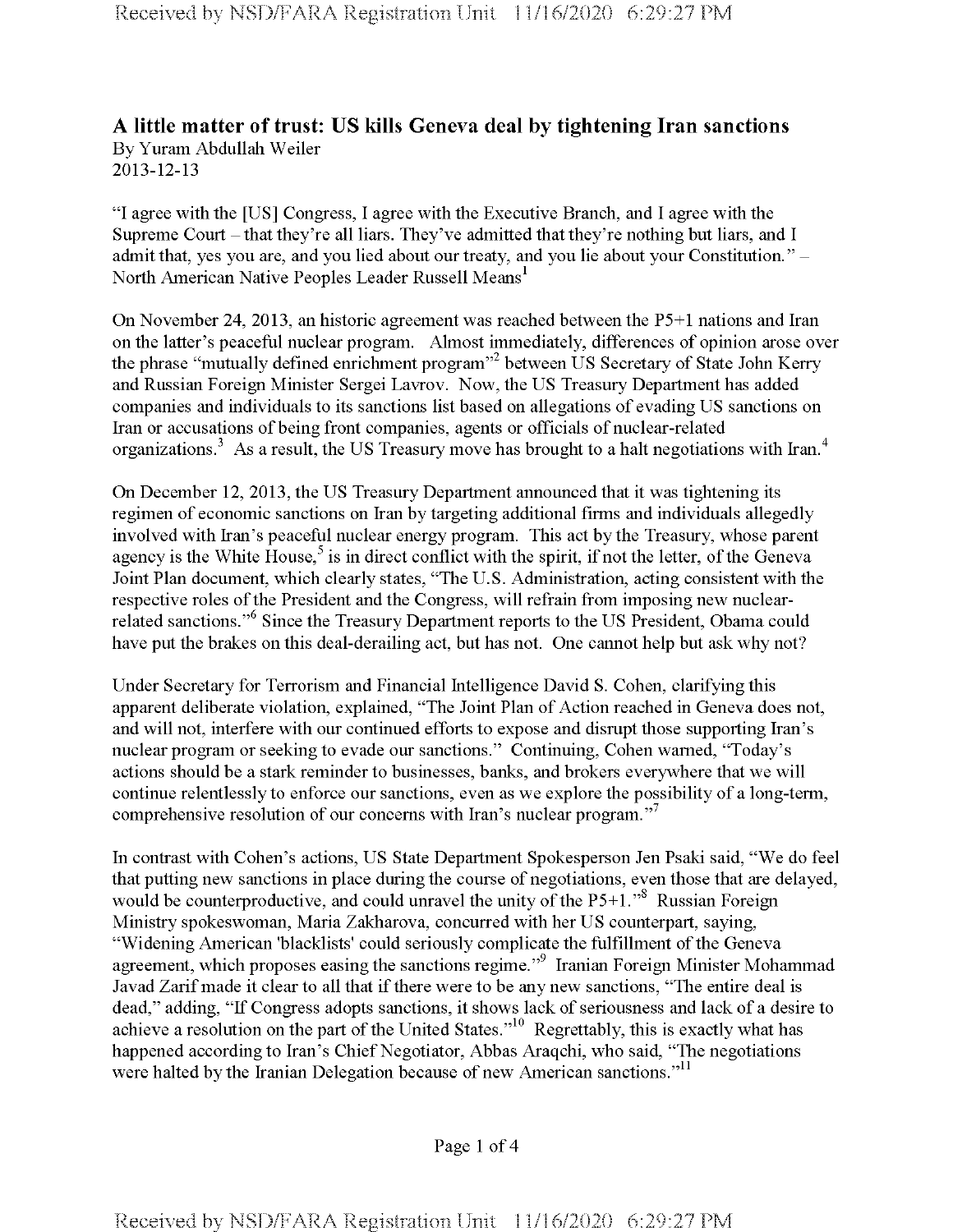The late North American Native Peoples Leader Russell Means pointed out unambiguously that the US is a nation founded upon lies and whose leaders are liars. "America and Israel are based on lies," he said in 2009, adding, "Now, the US and Israel are focused on Iran because of its oil reserves."<sup>12</sup> True, the US covets Iran's energy reserves and its policy toward Iran has been based on the lie of seeking a diplomatic solution for the nuclear issue, but this is only a cover for Washington's real fear: successful decoupling of energy markets from the US dollar's domination.<sup>13</sup> So by enticing Iran into agreeing to delay its nuclear program with offers of limited sanctions relief, US leaders were actually executing one step in their plan for regime change to protect the US dollar. However, Iran's negotiators saw through this charade and halted the talks. According to Iran's Chief Negotiator Araqchi, the US was "against the spirit of the Geneva deal," and the expanded sanctions prove this to be the case. Meanwhile, US Secretary of State Kerry still expects the talks to proceed as does EU Foreign Minister Catherine Ashton.<sup>14</sup>

Obama even made the absurd claim that US sanctions brought Iran's President Dr. Hassan Rouhani to power. Speaking at the Zionist-funded Saban Forum of the Brookings Institute, Obama first lauded the effect of the US sanctions on Iran. "We put in place an unprecedented regime of sanctions that has crippled Iran's economy," he explained, which caused Iranians to elect Dr. Rouhani, "And that's what brought President Rouhani to power." However, Obama warned, "Now, that doesn't mean that we should trust him [President Rouhani] or anybody else inside of Iran." Obama went on to boast to forum organizer Zionist media mogul Haim Saban how all the concessions in the Geneva agreement were obtained from Iran without dismantling any of the existing sanctions regime. "Now, what we've done in exchange is kept all these sanctions in place -- the architecture remains with respect to oil, with respect to finance, with respect to banking,"<sup>15</sup> he gloated, with the only exception being a meager \$7 billion thaw in \$120 billion of Iran's frozen oil revenue.

There is an old Persian proverb that says, "mahi az sar gand mi zanad,"16 or in English, "A fish smells from the head." If the head of state lies, one cannot expect the diplomatic subordinates to be truthful and the American head of state has certainly proved himself to be a pathological prevaricator. He has lied to the American people about closing Guantanamo prison camp, keeping their existing health care plans, the BP oil spill catastrophe and the scope of NSA espionage activities, just to name a few. Now, the US President who in his statement on the occasion of the signing of the accord with Iran said, "We will refrain from imposing new sanctions," and "now is not the time to move forward on new sanctions - because doing so would derail this promising first step,"<sup>17</sup> appears to have lied again, based on the actions of his subordinate, undersecretary David Cohen.

Interestingly enough, Obama even has lied to Zionist Haim Saban, when the latter asked to what level Iran's uranium enrichment program would be rolled back. "Down to zero," responded Obama, while the Geneva Joint Plan states that Iran agreed not enrich uranium over 5 percent and will retain half of its 20 percent enriched uranium for manufacture of fuel for the Tehran Research Reactor. Later on in the same program, Obama repeated the lie, saying "I want to be very clear there's nothing in this agreement or document that grants Iran a right to enrich." The US president was truthful, however, when he said, "Military action is one tool that we have in a tool kit that includes diplomacy in achieving our goals, which is ultimately our [the US, the Zionist regime and allies'] security."<sup>18</sup>

Page 2 of 4

**Received by NSD/FARA Registration Unit 11/16/2020 6:29:27 PM**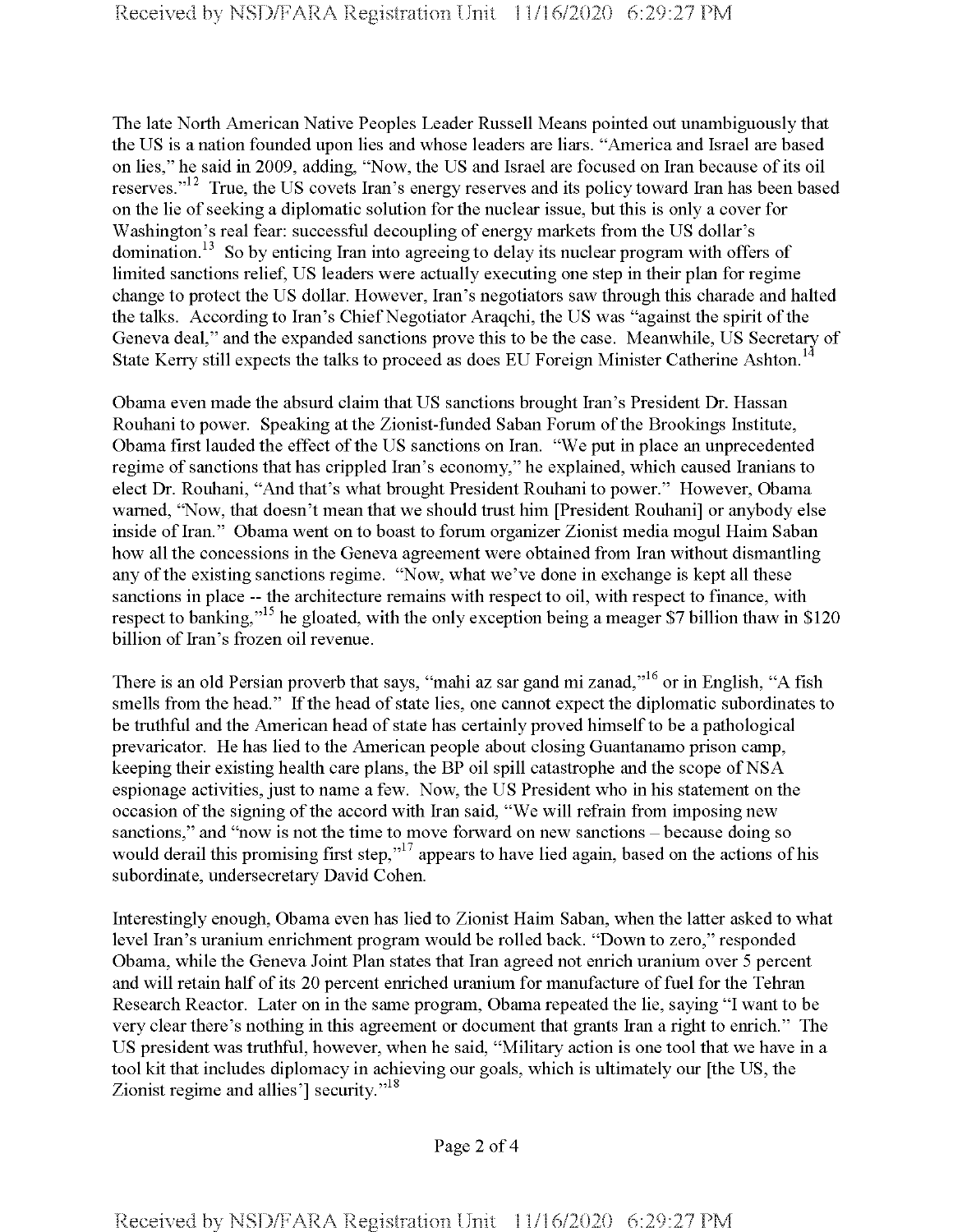Considering the skepticism expressed by the Zionist entity and Saudi Arabia, and the opposition building in the US Congress, we are forced to speculate that perhaps Obama's intention may actually have been to derail the agreement with Iran. Three senior former US diplomats, Daniel Kurtzer, Seyed Hossein Mousavian and Thomas Pickering, write that "should US Congress or another country actually impose greater sanctions during this six-month period, it will be a clear sign that the West is not interested in a negotiated deal and that the United States has not distanced itself from a policy of regime change."<sup>19</sup> And, judging by the US Treasury's sanctions expansion, Washington is still enamored with the Zionist-inspired policy of regime change.

By expanding the list of individuals and firms targeted under the sanctions regimen and calling it "enforcement," Washington will probably claim that it has lived up to its pledge not to impose new sanctions. However, this is just a semantic ruse, since practically speaking, the Treasury Department by its actions has imposed "new" sanctions on 12 Iranian firms and 6 individuals.<sup>20</sup> And let us be clear that these new sanctions are in the furtherance of the Zionist entity's security concerns, which are the foremost concern of any US president, as Obama himself admitted. "And the one thing I will say to the people of Israel is that you can be assured whoever is in the office I currently occupy, Democrat or Republican, that your security will be uppermost on our minds,"<sup>21</sup> he emphasized. One would think that the security of the American people should be uppermost in the US president's mind; it involves a little matter of trust.

Ifthe US was serious about building trust and reaching a final agreement with Iran over its peaceful nuclear energy program, it would have frozen new sanctions activity for the six-month period ofthe Geneva Joint Plan as agreed. Because of its failure to do so, I view the U.S. Treasury's actions as a deliberate provocation by Washington, and its accomplices Riyadh and Tel Aviv, to justify military action to achieve their policy goals ofregime change in Tehran.

## Endnotes

<sup>4</sup> "Spirit of deal 'violated': Iran quits nuclear talks after US Sanctions move," *Russia Today,* December 13,2013, accessed December 13, 2013, http://rt.com/news/iran-quits-talks-sanctions-211/.

<sup>5</sup> "U.S. Department of the Treasury," USA.gov website, last updated: December 02, 2013, accessed December 13, 2013, http://www.usa.gov/directorv/federal/department-of-the-treasurv.shtml.

<sup>6</sup> Joint Plan of Action, ibid., 3.

<sup>9</sup> "Spirit of deal 'violated': Iran quits nuclear talks after US sanctions move," ibid.

Page 3 of 4

<sup>&</sup>lt;sup>1</sup> Russell Means, "Free to be Responsible," Russell Means Freedom, August 3, 2009, accessed December 12, 2013, http://www.russellmeansfreedom.com/2009/free-to-be-responsible-a-russell-means-speech/.

<sup>&</sup>quot;Joint Plan of Action,"P5+1 Negotiations, Geneva, November 24, 2013, accessed December 12, 2013, http://i2.cdn.turner.com/cnn/2013/images/11/24/iran.text.pdf.

<sup>&</sup>lt;sup>3</sup> "Additional Treasury and State Designations Targeting Networks Linked to Iranian WMD Proliferation and Sanctions Evasion," *U.S. Department of the Treasury*, December 12, 2013, accessed December 12, 2013, http://www.treasurv.gov/press-center/press-releases/Pages/il2241.aspx.

<sup>7</sup> "Additional Treasury and State Designations Targeting Networks Linked to Iranian WMD Proliferation and Sanctions Evasion," ibid.

<sup>&</sup>lt;sup>8</sup> "Iran warns nuclear deal falls apart if US approves new sanctions," Russia Today, December 10, 2013, accessed December 13, 2013, http://rt.com/news/iran-new-sanctions-dead-deal-968/.

<sup>&</sup>lt;sup>10</sup> "Iran warns nuclear deal falls apart if US approves new sanctions," ibid.

<sup>&</sup>lt;sup>11</sup> "Spirit of deal 'violated': Iran quits nuclear talks after US Sanctions move," ibid.

<sup>12</sup> Russell Means, "Breaking the silence on Obama," *Russell Means Freedom,* January 20, 2009, accessed December 12, 2013, http://www.russellmeansfreedom.com/2009/russell-means-breaking-the-silence-on-obama/.